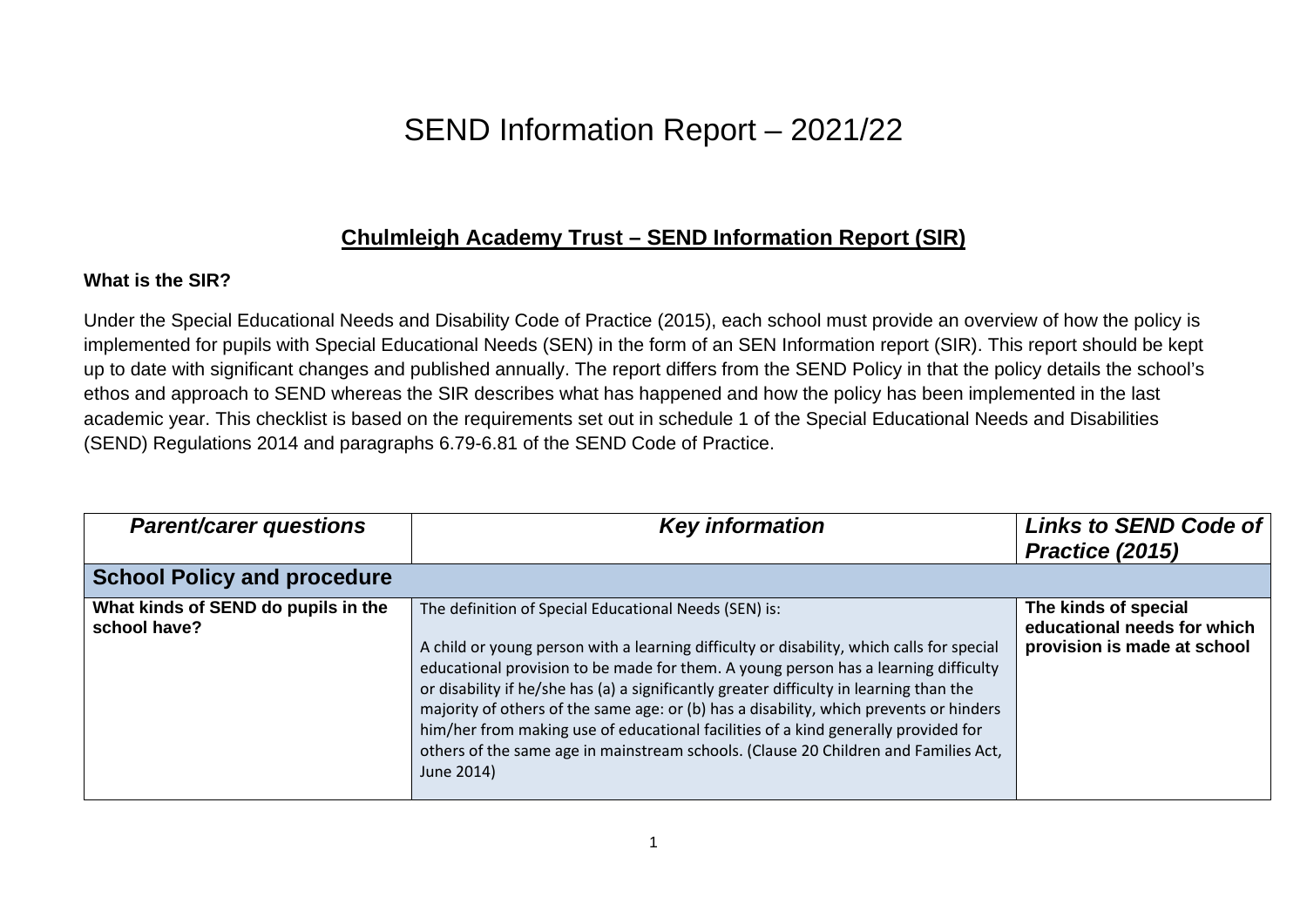| How do you know if a pupil needs<br>extra help?<br>Day to day support              | Through a wide range of information that is gathered from Primary schools during<br>the transition process. This includes college colleagues attending EHCP reviews and<br>Team Around the Family/Child in the summer term of year 6 to provide a supportive<br>handover of key information.<br>Whilst at the college pupils learning and progress is under constant review using a<br>variety of methods some of which are listed below:<br>Screening for Literacy and Numeracy support begins in autumn of year 7<br><b>Cognitive Ability Tests (CATs)</b><br>Observations in class<br>Teacher feedback<br>Parental concerns<br>Tutor concerns<br>Learning walks<br>Book scrutiny - regular checks on pupils books<br>Assessment data<br><b>Head of Year concerns</b><br>Concerns from other staff - Teaching assistants and pupil support team | Information about the<br>school's policies for<br>identification and<br>assessment of pupils with<br>special educational needs |
|------------------------------------------------------------------------------------|---------------------------------------------------------------------------------------------------------------------------------------------------------------------------------------------------------------------------------------------------------------------------------------------------------------------------------------------------------------------------------------------------------------------------------------------------------------------------------------------------------------------------------------------------------------------------------------------------------------------------------------------------------------------------------------------------------------------------------------------------------------------------------------------------------------------------------------------------|--------------------------------------------------------------------------------------------------------------------------------|
| How do teachers help pupils with<br>SEND? How will the school support<br>my child? | Teaching staff will support pupils at a level appropriate to their needs through<br>effective differentiation in the classroom (Quality First Teaching).<br>This is constantly reviewed as the child develops and makes progress.<br>Pupils requiring more specific intervention to access the curriculum may be<br>supported in a range of ways, for example:<br>Individual or small group literacy programmes such as Bedrock and or Nessy -<br>the most appropriate programme will be selected<br>Individual or small group numeracy programmes such as SPARX<br>Individual or small group social and emotional development programmes<br>Individual or small group communication & interaction programmes<br>Shared in-class support from a teaching assistant                                                                                | The school's approach to<br>teaching pupils with SEND                                                                          |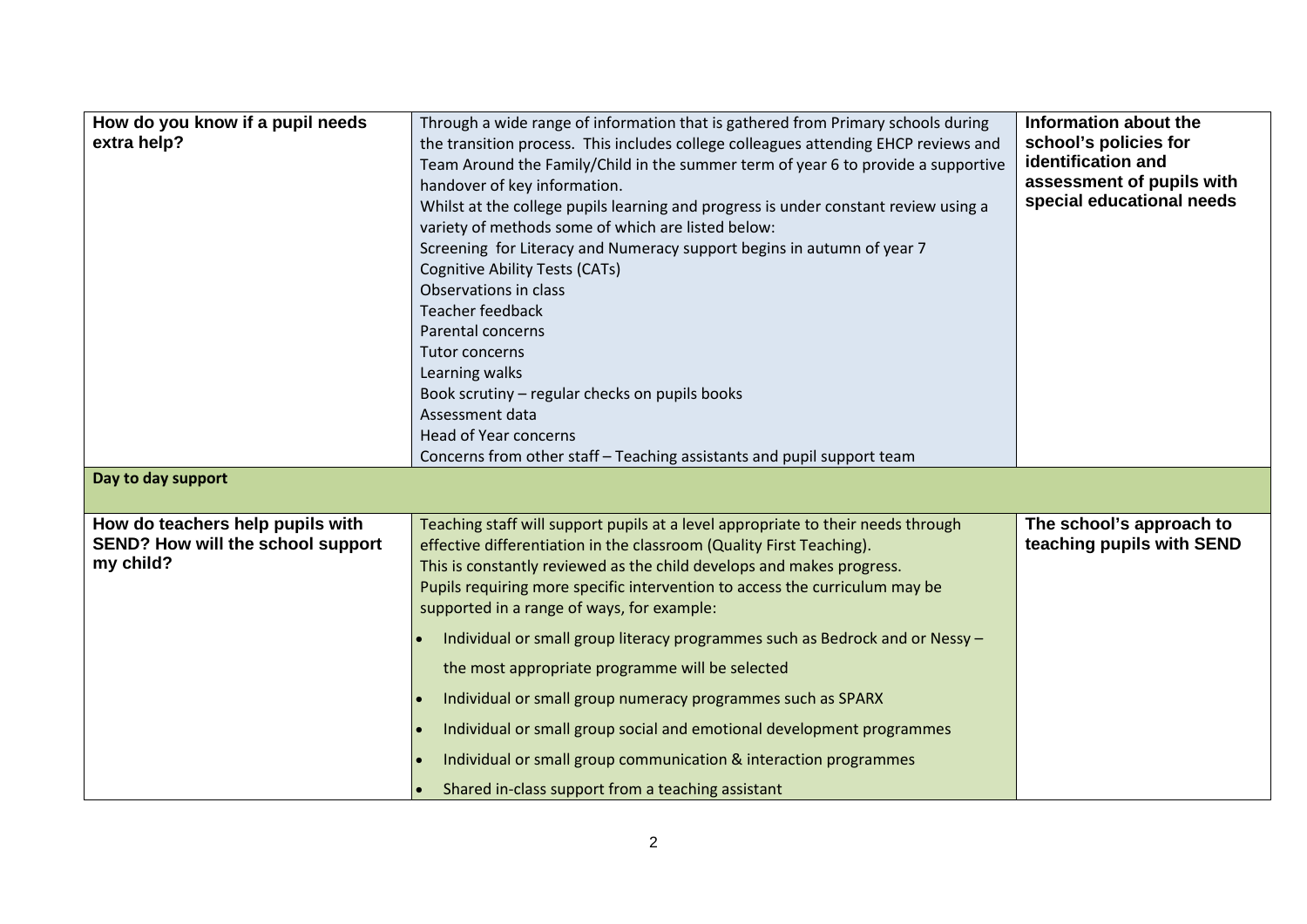|                                                                                                                                        | Individual programmes to meet specific needs                                                                                                                                                                                                                                                                                                                                                                                                                                                                                                                                                                                                                               |                                                                                         |
|----------------------------------------------------------------------------------------------------------------------------------------|----------------------------------------------------------------------------------------------------------------------------------------------------------------------------------------------------------------------------------------------------------------------------------------------------------------------------------------------------------------------------------------------------------------------------------------------------------------------------------------------------------------------------------------------------------------------------------------------------------------------------------------------------------------------------|-----------------------------------------------------------------------------------------|
| How will the curriculum be matched<br>to my child's needs?<br>Is there any additional support<br>available to help children with SEND? | Most pupils follow the same curriculum as their peers however, it may include<br>minor adjustments. Each teacher is committed to 'Quality First Teaching'. Teachers<br>are expected to support pupils by differentiating the lesson content to meet the<br>needs of all. Where pupils have complex needs, the SEND Team supports teachers.<br>All pupils attend a tutor period for the final 30 minutes of each day and during this<br>time; some pupils will attend support sessions based around an identified need for<br>example literacy and guided reading or handwriting support.                                                                                   | How adaptations are made<br>to the curriculum and<br>learning environment               |
| How will the school know how well<br>my child is doing?                                                                                | The school reports of pupils' progress each half term including all curriculum<br>subjects. If a pupil receives additional support through an intervention programme<br>this is also reported on through internal functions and reports from each<br>programme.<br>Each child receives challenging targets to aspire to achieve and these are set using<br>FFT Target Setting and set as appropriate.<br>This information is shared with parents/carers through reports each half term and<br>discussed at parent's evenings. There are also opportunities to discuss this<br>information at the Team around the Family meetings held with the SEND team.                  | <b>Arrangements for assessing</b><br>and reviewing pupil's<br>progress towards outcomes |
| How will I know my child is making<br>progress? How do you check on this?                                                              | As a parent/carer you will receive:<br>School reports each half term providing an update<br><b>Invites to Parents evenings</b><br>Invite to Meet the tutor evening<br>Communication through school systems such as ClassCharts<br>Information about rewards and sanctions through ClassCharts<br>Key events aimed at the appropriate year or key stage for your child<br>In addition you may be involved in:<br>Annual Reviews for an EHCP and Team around the Family/Child Meetings if<br>appropriate.) In these meetings, we will provide opportunities for recording<br>the views of parents/carers and the child.<br>Information from specific intervention programmes | How the effectiveness of<br>provision is evaluated                                      |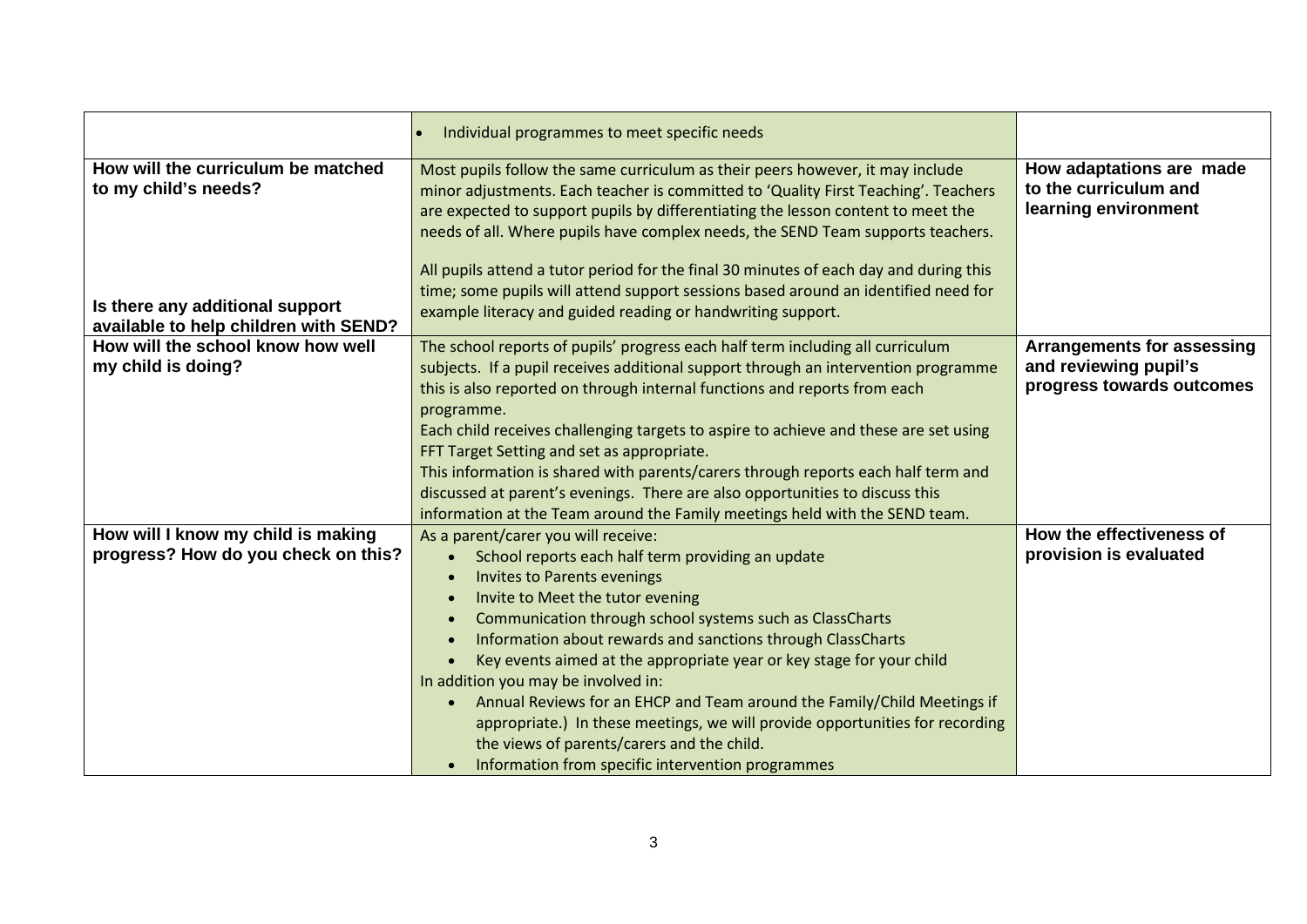|                                                                                                  | At any time, you may contact your child's tutor, Head of House or the SEND team<br>for further information.                                                                                                                                                                                                                                                                                                                                                                                                                                                                                                                                                                                                                                                                                                                                                                                                                                                                                                                                                                                                                                                                                                                                                                                                                                                                                                                                                                                                                                                                                                                                                                                   |                                                                                                                              |
|--------------------------------------------------------------------------------------------------|-----------------------------------------------------------------------------------------------------------------------------------------------------------------------------------------------------------------------------------------------------------------------------------------------------------------------------------------------------------------------------------------------------------------------------------------------------------------------------------------------------------------------------------------------------------------------------------------------------------------------------------------------------------------------------------------------------------------------------------------------------------------------------------------------------------------------------------------------------------------------------------------------------------------------------------------------------------------------------------------------------------------------------------------------------------------------------------------------------------------------------------------------------------------------------------------------------------------------------------------------------------------------------------------------------------------------------------------------------------------------------------------------------------------------------------------------------------------------------------------------------------------------------------------------------------------------------------------------------------------------------------------------------------------------------------------------|------------------------------------------------------------------------------------------------------------------------------|
| How will my child be included in<br>activities outside the classroom,<br>including school trips? | A full programme of extra-curricular activities is made available to all pupils in all<br>year groups. Some activities are set due to the year group or house targeted others<br>are in conjunction with external agencies such as Duke of Edinburgh Award Scheme<br>or Sea moor Explore that is also offered at the school.<br>All activities are supported by the school and fully qualified and trained<br>professionals lead these activities.<br>All reasonable adjustments are made to allow all pupils to safely access activities<br>and schools trips. Qualified and experienced members of staff will accompany<br>pupils on the activities who will be familiar with the pupils' needs and support they<br>may require. All activities have a full risk assessment prior to being carried out and<br>part of this process is to support pupils with additional needs.<br>If an additional rick assessment is required to allow a pupil to access a given activity<br>or trip this is carried out with parents/carers and relevant external agencies along<br>with input from the destination of any trip or excursion.<br>The school has a team of staff on duty before and after school as well as during<br>unstructured time to ensure the safety of all pupils. Pupils who require additional<br>support can also access the Head of House office to seek specific support from a<br>member of the SEND team.<br>The school has many activities and groups that are open to all pupils during their<br>time at the school. This includes positions of responsibility through the schools Peer<br>Parliament, awards through the Scholar system, at Key Stage 4 pupils are also | How pupils with SEND are<br>enabled to engage in<br>activities available with<br>those in the school who do<br>not have SEND |
|                                                                                                  | invited to apply for a senior pupil position and a place in the Senior Guild. All of<br>these opportunities are open to all pupils.                                                                                                                                                                                                                                                                                                                                                                                                                                                                                                                                                                                                                                                                                                                                                                                                                                                                                                                                                                                                                                                                                                                                                                                                                                                                                                                                                                                                                                                                                                                                                           |                                                                                                                              |
| How will you support my child's<br>overall well-being?                                           | All children are placed in a tutor system and this becomes each pupil's first point of<br>contact with the school. Tutors see each child each day and are able to answer<br>questions and queries about school life in general and be a point of contact with<br>parents and carers.                                                                                                                                                                                                                                                                                                                                                                                                                                                                                                                                                                                                                                                                                                                                                                                                                                                                                                                                                                                                                                                                                                                                                                                                                                                                                                                                                                                                          | <b>Support for improving</b><br>emotional and social<br>development                                                          |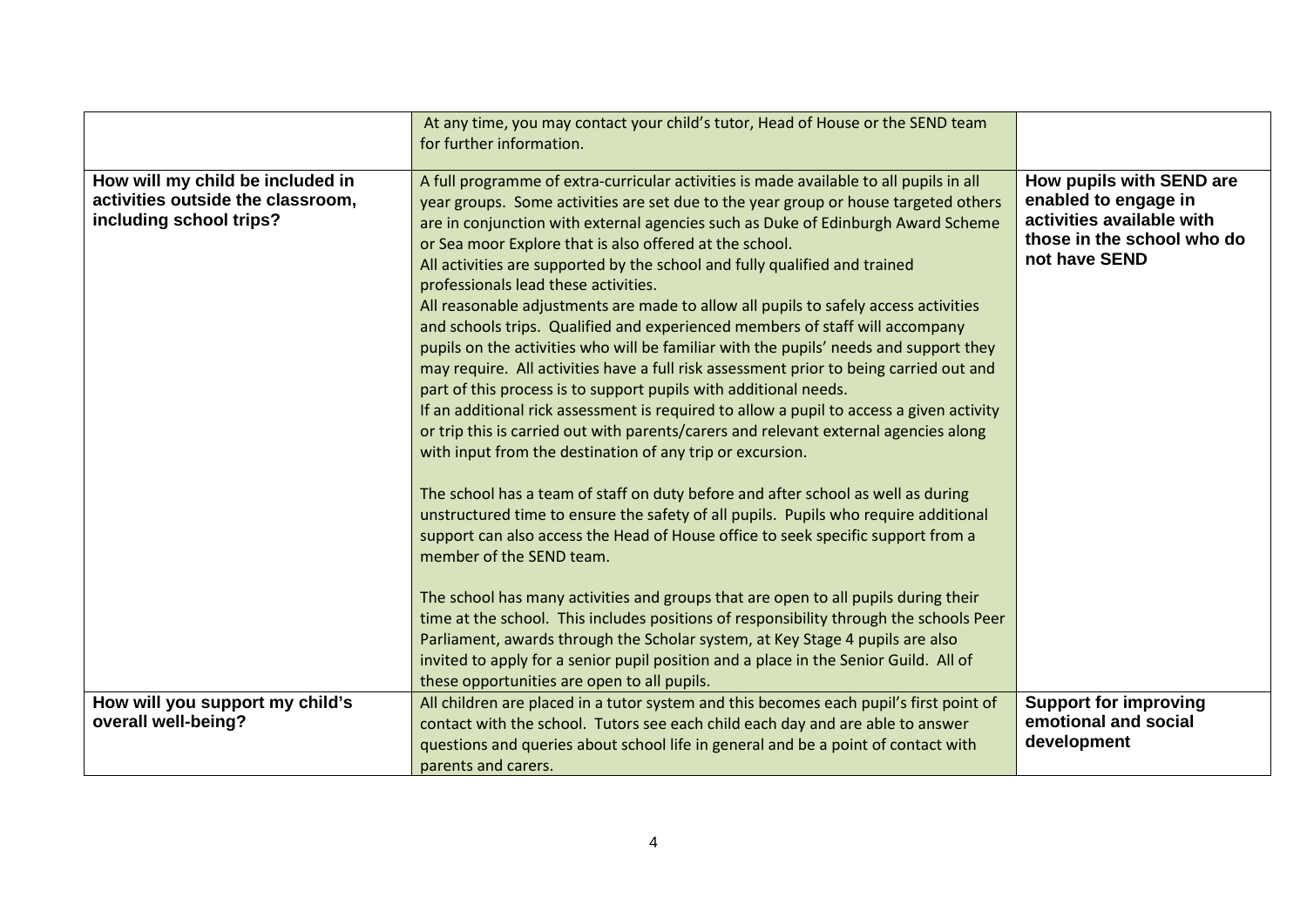| Year 7 pupils are able to access the Peer Mentoring scheme where they receive           |
|-----------------------------------------------------------------------------------------|
| support from their peers in year 7 throughout the first term.                           |
| All pupils are encouraged fully take part in school life and can contribute to such     |
| things through the Peer Parliament team and through their tutor and house teams.        |
| Pupils with medical needs will be supported as per the Supporting Pupils with           |
| Medical Needs Policy. Health Care Plans are developed in conjunction with               |
| professionals as per the policy.                                                        |
| Pupils who require support with administering medication will do so through the         |
| Pupil Support Team and will be identified to staff and notified how to access the       |
| team.                                                                                   |
| Pupils will have their records updated and these will be held centrally. All staff are  |
| able to access the electronic records as appropriate and will be alerted to updates as  |
| required.                                                                               |
| There are a number of resources and support systems in place for pupils to access if    |
| required in order to support their behaviour and social needs this includes;            |
| TA Support in lessons and during unstructured time                                      |
| Access to a supervised room at lunchtimes for support                                   |
| Lunch time clubs such as sports activities, colouring club and library activities - see |
| termly programme                                                                        |
| Use of Exit Cards to provide sensory breaks and to access support from the              |
| <b>SEND/Pupil Support Team</b>                                                          |
| Intervention sessions - timetabled in tutor time                                        |
| PSHE programme                                                                          |
| Assembly programme                                                                      |
| The Head of Year and Tutor support pupils that have poor attendance in the first        |
| instance - this will then be followed by support from the Attendance Officer at         |
| school and the Education Welfare Officer form the Local Authority.                      |
| Pupils are supported to stay safe through the Chulmleigh 5 a Day scheme promoted        |
| at school and with parents and also through the assembly/PSHE/Online Safety             |
| programmes delivered at school and updated each year.                                   |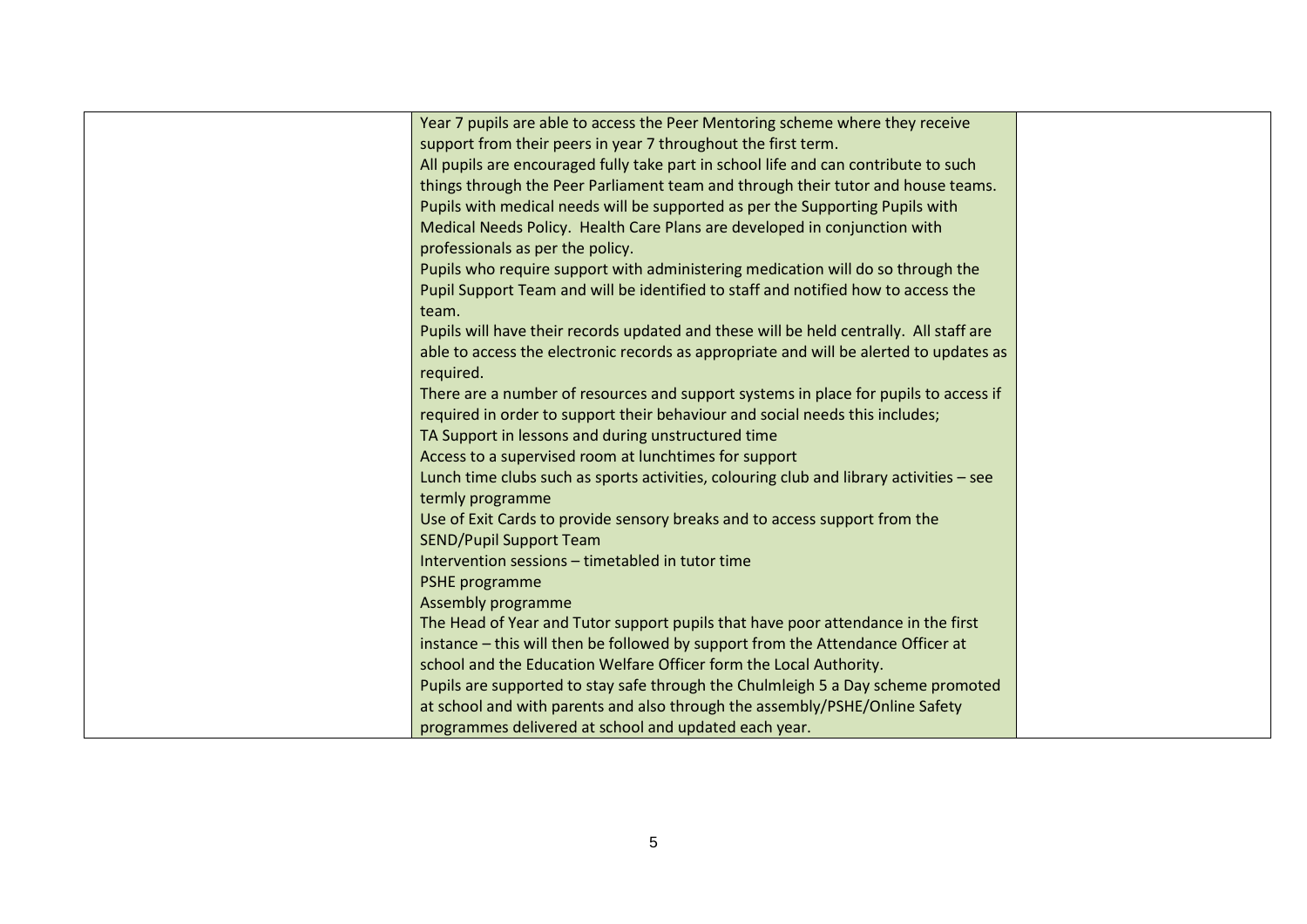| <b>Involving families</b>                                                                                       |                                                                                                                                                                                                                                                                                                                                                                                                                                                                                                                                                                                                                                               |                                                                                                                                        |
|-----------------------------------------------------------------------------------------------------------------|-----------------------------------------------------------------------------------------------------------------------------------------------------------------------------------------------------------------------------------------------------------------------------------------------------------------------------------------------------------------------------------------------------------------------------------------------------------------------------------------------------------------------------------------------------------------------------------------------------------------------------------------------|----------------------------------------------------------------------------------------------------------------------------------------|
| How will you help me to support my<br>child's learning? When will we be able<br>to discuss my child's progress? | Pupils' progress is shared with parents/carers each half term through termly reports<br>and through annual parent's evenings. Progress is also discussed and analysed as<br>part of the regular meetings held for pupils with SEND. The meetings held with the<br>SEND team are held three times each year but the team can be contacted at any<br>time to discuss a child or answer questions.<br>The school offers a wide range of calendared opportunities to engage with the<br>school throughout the year and this includes<br>Open Evening<br><b>Open Morning</b><br>Bookable tours of the school<br>Awards evenings<br>Parents evening | <b>Arrangements for consulting</b><br>with parents/carers of<br>children with SEND and<br>involving them in their<br>child's education |
|                                                                                                                 | Meet the tutor evening<br><b>Transition events</b><br>Welcome to KS4 events<br>The curriculum covered at each stage of the child's education is made available to<br>parents and can be accessed on the school website.<br>All pupils are provided with a Knowledge Organiser at Key Stage 3 each term and<br>this provides an overview of what is being studied each term for all subjects.<br>All pupils and parents are provided with an account on the learning platform<br>ClassCharts. This provides as method of communication between pupil, parent and<br>the school and the Pupil Support Team can provide further information.     |                                                                                                                                        |
| How will my child be able to share<br>their views?                                                              | Pupils are encouraged to contribute to their own Pupil Passport that expresses their<br>wishes and feelings and this is then shared with all of their teachers. It will cover<br>things such as what they enjoy in lessons and when they need help what that would<br>look like; if they were becoming overwhelmed or struggling how they might be<br>helped and what they enjoy and dislike about school. This updated annually as the<br>child grows and more frequently if required. The document is in the pupil's<br>language and only share when they are happy with the content.                                                       | <b>Arrangements for consulting</b><br>with children with SEND and<br>involving them in their<br>education                              |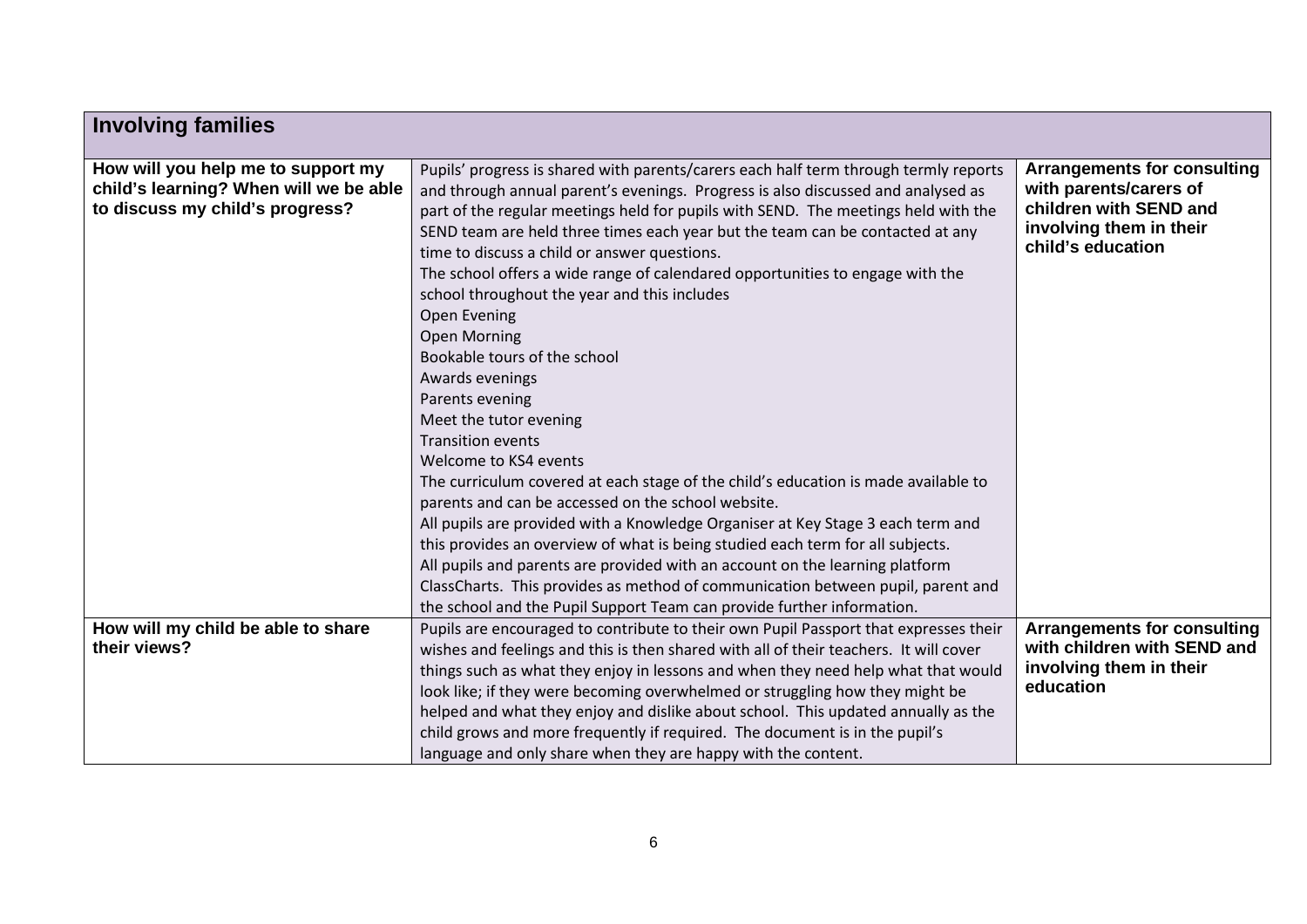| How will you support my child when  | The school runs a full transiton programme each year to support children in their     | <b>Arrangements for</b>     |
|-------------------------------------|---------------------------------------------------------------------------------------|-----------------------------|
| he/she joins your school or moves   | transition from primary to secondary education and also between key stage 3 and 4     | supporting pupils moving    |
| class or transfers to a new school? | and finally from Key Stage 4 on to post 16 education, training or employment.         | between phases of           |
|                                     | The school offer enhanced transition sessions for pupils who are joining the school   | education and preparing for |
|                                     | in year 7 SEND and this will be held in the summer term of Year 6. This will consist  | adulthood                   |
|                                     | of getting to know the pupil and liaising with any relevant professional bodies and   |                             |
|                                     | meeting with parents. The aim is to provide an insight in to school life and prepare  |                             |
|                                     | the pupil for year 7. This will include a tour the school, meeting with key staff,    |                             |
|                                     | taking photos as appropriate for the family to refer back to and for the SEND team    |                             |
|                                     | to meet with parents.                                                                 |                             |
|                                     | If a child is joining the school, mid-year there is a review process in place that    |                             |
|                                     | reviews how the transition in to school life has been and what support is required.   |                             |
|                                     | This will consist of:                                                                 |                             |
|                                     | Meeting with Executive Head Teacher and Head of Year                                  |                             |
|                                     | Meeting with SENDCo                                                                   |                             |
|                                     | Shadowing of a pupils in the same year group                                          |                             |
|                                     | Providing a buddy to help the pupil settle in to school.                              |                             |
|                                     | TAC/TAF meeting within the first term to outline support and liaise with the relevant |                             |
|                                     | professionals.                                                                        |                             |
|                                     | Review meeting to be held within 2-3 weeks of the start date.                         |                             |
|                                     | When a child with SEND is transitioning form one setting to another the process of    |                             |
|                                     | sharing key information and support being provided for the pupils.                    |                             |
|                                     | The school will liaise with the relevant setting and where appropriate enhanced       |                             |
|                                     | transition will be discussed and organised to support the move to the new setting.    |                             |
|                                     | This may include visits and meetings with the family and professionals in addition to |                             |
|                                     | the sharing of key documentation and assessments related to the ongoing support       |                             |
|                                     | of the pupil.                                                                         |                             |
|                                     |                                                                                       |                             |
|                                     |                                                                                       |                             |
|                                     |                                                                                       |                             |
|                                     |                                                                                       |                             |
|                                     |                                                                                       |                             |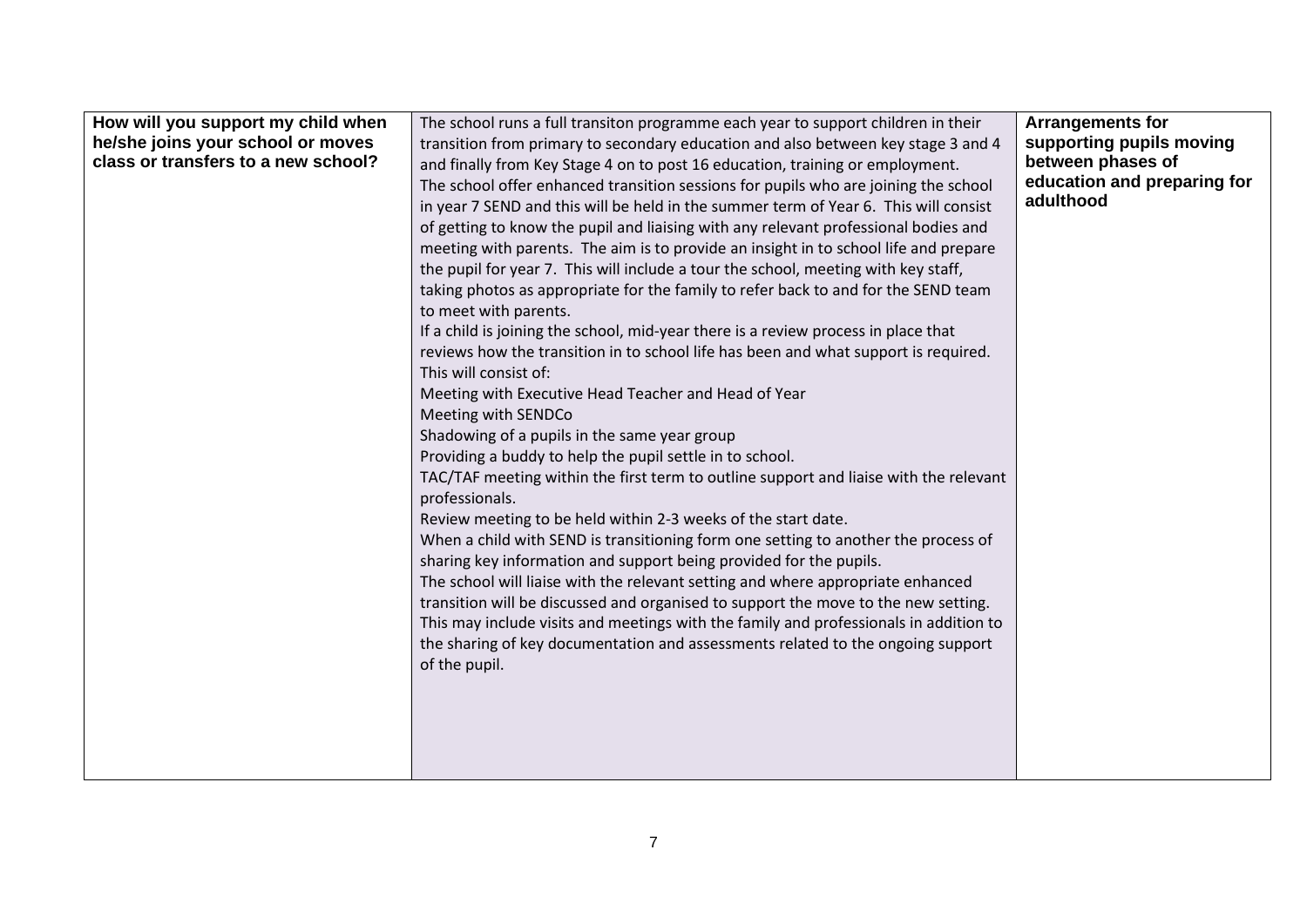| <b>Staff skills and wider support</b>                                   |                                                                                                                                                                                                                                                                                                            |                                                                                                                                                                    |
|-------------------------------------------------------------------------|------------------------------------------------------------------------------------------------------------------------------------------------------------------------------------------------------------------------------------------------------------------------------------------------------------|--------------------------------------------------------------------------------------------------------------------------------------------------------------------|
|                                                                         |                                                                                                                                                                                                                                                                                                            |                                                                                                                                                                    |
| What skills do the staff have to meet<br>my child's needs?              | There is a programme of provided to all staff on all SEND pupils and how best to<br>support their needs. Updates form professional bodies who are working with the<br>child/family provide this guidance. This is part of the statutory update provided to<br>all staff each year.                         | The expertise and training of<br>staff to support pupils with<br><b>SEND, including how</b><br>specialist expertise will be                                        |
|                                                                         | All pupils who are new to the school will be discussed and staff updated on the<br>pupils' needs and the support required,<br>The SEND team and wider staff body receive bespoke CPD on key aspects of                                                                                                     | secured                                                                                                                                                            |
| What specialist services are available<br>at or accessed by the school? | supporting pupils with SEND across all subjects. Where appropriate external bodies<br>are invited in to share expertise about working with specific needs that are new to<br>the school/staff.<br>The SEND team are encouraged to access a range of CPD throughout the year and<br>some examples are below | How school involves other<br>bodies, including health and<br>social care, local authority<br>support services and<br>voluntary sector<br>organisations, in meeting |
|                                                                         | <b>Dyslexia</b><br>Dyspraxia<br>Speech and Language Support<br>Supporting pupils with their reading<br>Attachment disorders - supporting pupils<br><b>Mental Health updates</b>                                                                                                                            | pupils' SEN and supporting<br>their families                                                                                                                       |
|                                                                         | Early Help Forum<br>The school accesses the support from a wide range of professional bodies to provide                                                                                                                                                                                                    |                                                                                                                                                                    |
|                                                                         | the most appropriate and effective support to all of it pupils. This includes but is not<br>exclusive to:<br><b>Occupational Health Team</b><br><b>Communication &amp; Interaction Team</b>                                                                                                                |                                                                                                                                                                    |
|                                                                         | <b>Educational Psychologist</b><br><b>Education Welfare Officer</b><br><b>CAMHS</b>                                                                                                                                                                                                                        |                                                                                                                                                                    |
|                                                                         | <b>Children's Social Care &amp; Family Practitioners</b><br><b>Hearing Impairment team</b><br><b>Diabetes Team</b>                                                                                                                                                                                         |                                                                                                                                                                    |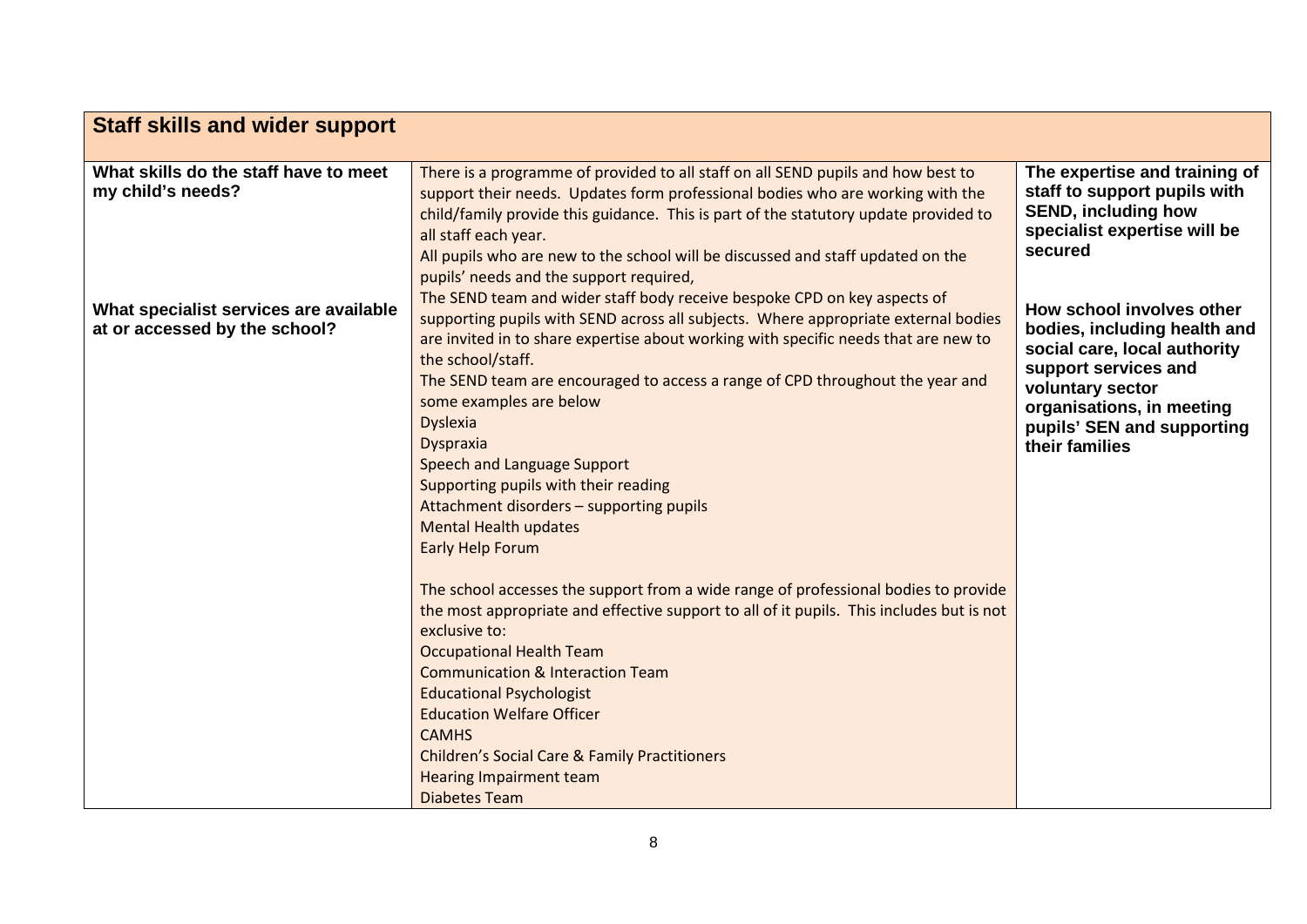|                                                                                                                                                     | <b>Early Help Team</b><br><b>Inclusion Team</b><br><b>Medical Provision Team</b><br>Medical professionals as required<br><b>School Nursing Team</b><br><b>Post Adoption Team</b><br><b>Clinical Psychotherapist</b><br>Speech and Language specialists<br><b>Youth Intervention Team</b><br><b>Families in Grief</b><br><b>Family Interaction Team</b>                                                                                                                                                                                                                                                                                                                                                                                                                                                                                                                                           |                                                                                         |
|-----------------------------------------------------------------------------------------------------------------------------------------------------|--------------------------------------------------------------------------------------------------------------------------------------------------------------------------------------------------------------------------------------------------------------------------------------------------------------------------------------------------------------------------------------------------------------------------------------------------------------------------------------------------------------------------------------------------------------------------------------------------------------------------------------------------------------------------------------------------------------------------------------------------------------------------------------------------------------------------------------------------------------------------------------------------|-----------------------------------------------------------------------------------------|
| What happens if my child needs<br>specialist equipment?<br>How accessible is the school and how<br>does it arrange the facilities children<br>need? | For any child the requires additional equipment on a permanent or temporary basis<br>will be supported through a planning meeting with the relevant professionals and a<br>subsequent risk assessment will be carried out by our Health & Safety Officer and<br>SENDCo. This will then be shared and discussed with all relevant staff and updated<br>as required and set out in the risk assessment. The school will seek support from<br>Healthcare professionals and medical bodies to ensure that the equipment made<br>available is appropriate and safe to be used.<br>The school is fully wheelchair accessible and the full Accessibility Policy can be found<br>on the schools website.                                                                                                                                                                                                 | How equipment and facilities<br>to support children with<br><b>SEND will be secured</b> |
| How will my child manage tests and<br>exams?                                                                                                        | A child maybe put forward for testing for Exam Access Arrangements by any<br>member of staff working with that child. The SEND team ask for evidence from the<br>staff member and then consult with all of the child's teachers. If there is clear<br>evince of need then the child will be put forward for testing by external EAA tester.<br>A report will be shared outlining the recommendations for the child. These<br>arrangements will be in place for all internal and external assessments and<br>arrangements will be taken in to consideration when pupils are given in class<br>assessments to complete. The testing will take place in the summer term of year 9<br>and the arrangements will be in place at the start of year 10 and throughout the<br>GCSE season. The EAA will follow the pupil to their post 16 provision and will be<br>shared though the child's transition. | <b>Information regarding</b><br>access arrangements                                     |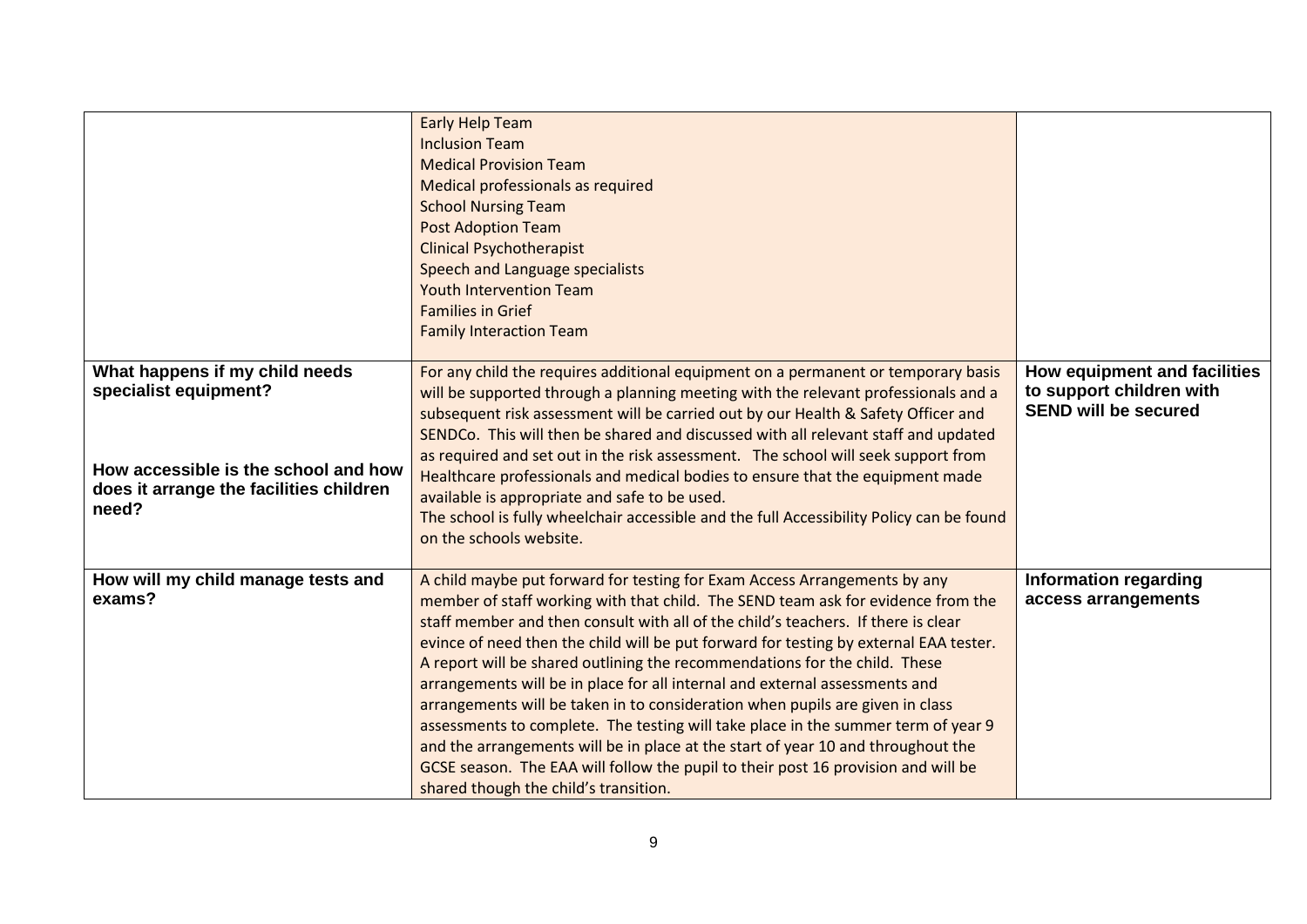| <b>Accessing advice and support</b>                                                           |                                                                                                                                                                                                                                                                                                                                                                                                                                                                                                                                                                                                                                                                                                                                                                                                                               |                                                                                      |
|-----------------------------------------------------------------------------------------------|-------------------------------------------------------------------------------------------------------------------------------------------------------------------------------------------------------------------------------------------------------------------------------------------------------------------------------------------------------------------------------------------------------------------------------------------------------------------------------------------------------------------------------------------------------------------------------------------------------------------------------------------------------------------------------------------------------------------------------------------------------------------------------------------------------------------------------|--------------------------------------------------------------------------------------|
| What should I do if I think my child<br>may have a special educational need<br>or disability? | The first point of contact for any parent/carer who has any concerns or questions<br>regarding their child's education should be their Tutor. They will then review the<br>information along with relevant staff members, which forms part of our Graduated<br>Reponse Tool. This will then be passed onto our Special Education Needs and<br>Disabilities Co-ordinator Mr N Payne or the SEND Team.<br>The SENDCo for Chulmleigh College is Mr Neil Payne who can be contacted at the<br>College.<br>Tel: 01769 580215 or Email: npayne@chulmleigh.devon.sch.uk<br>There is a SEND Team at the college which consists of:<br>Charlotte Reed - SEND Manager<br>Elizabeth Shaw -SEND Administrator/ Transition Co-ordinator<br>Jacky Parish - Higher Level Teaching Assistant - Team Leader<br>ccc_sen@chulmleigh.devon.sch.uk | <b>Contact details for the</b><br><b>Special Educational Needs</b><br>Coordinator    |
| What do I do if I'm not happy or if I<br>want to complain?                                    | Mr Martin White is the Director with the oversight for SEND at Chulmleigh College<br>and can be contacted on martin@wteltd.eu.<br>If any parent/carer has any concern or query then they should contact the SEND<br>team in the first instance to discuss the issue. If required this can be a meeting with<br>the SENDCo to discuss any questions or queries and a plan to address these will be<br>made and communicated as appropriate.<br>We believe that the most effective way to answer any questions or solve any issues<br>is to talk this this through to find a greed solution.<br>If required the complaints procedure can be found on the schools website or can be<br>accessed via PA to the SLT and Clerk to the Directors<br>lwilliams@chulmleigh.devon.sch.uk                                                | <b>Arrangements for handling</b><br>complaints from parents of<br>children with SEND |